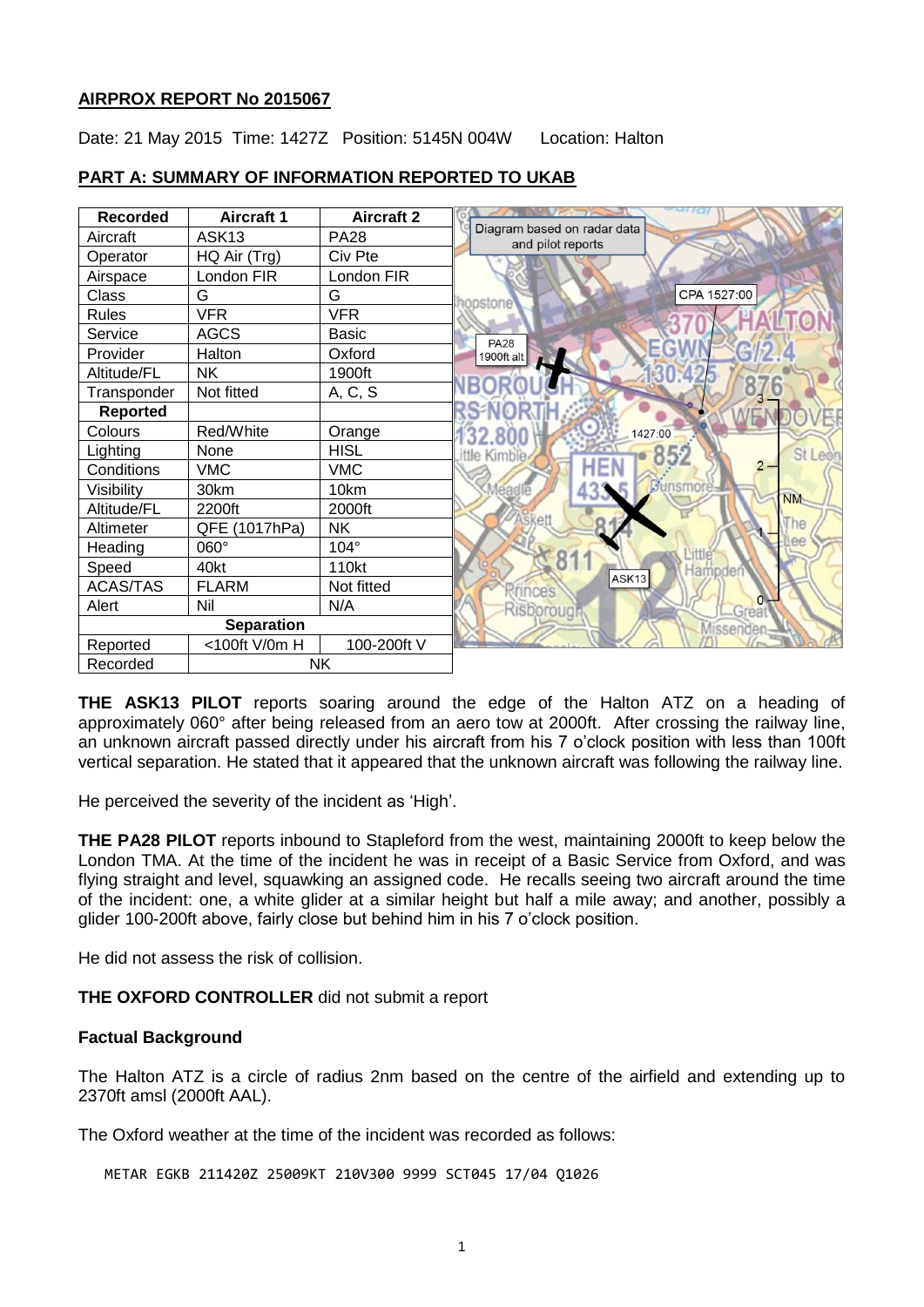## **Analysis and Investigation**

# **CAA ATSI**

The pilot of the glider was receiving an Air/Ground service from Halton Radio. The pilot of the PA28 was receiving a Basic Service from Oxford Radar. RAF Halton is 22nm to the ESE of Oxford Airport. A review of the area radar recording at 1425:00 showed the PA28 17nm to the ESE of Oxford, tracking ESE towards a primary radar contact, 4.8nm directly ahead of the PA28. (Figure 1.)



Figure 1 - 1425:00

At 1426:30 that same primary radar contact had passed clear of the PA28's track. (Figure 2.)



Figure 2 - 1426:30

At 1427:00 a new primary contact appeared, <1nm to the south east of the PA28. (Figure 3.)



Figure 3 – 1427:00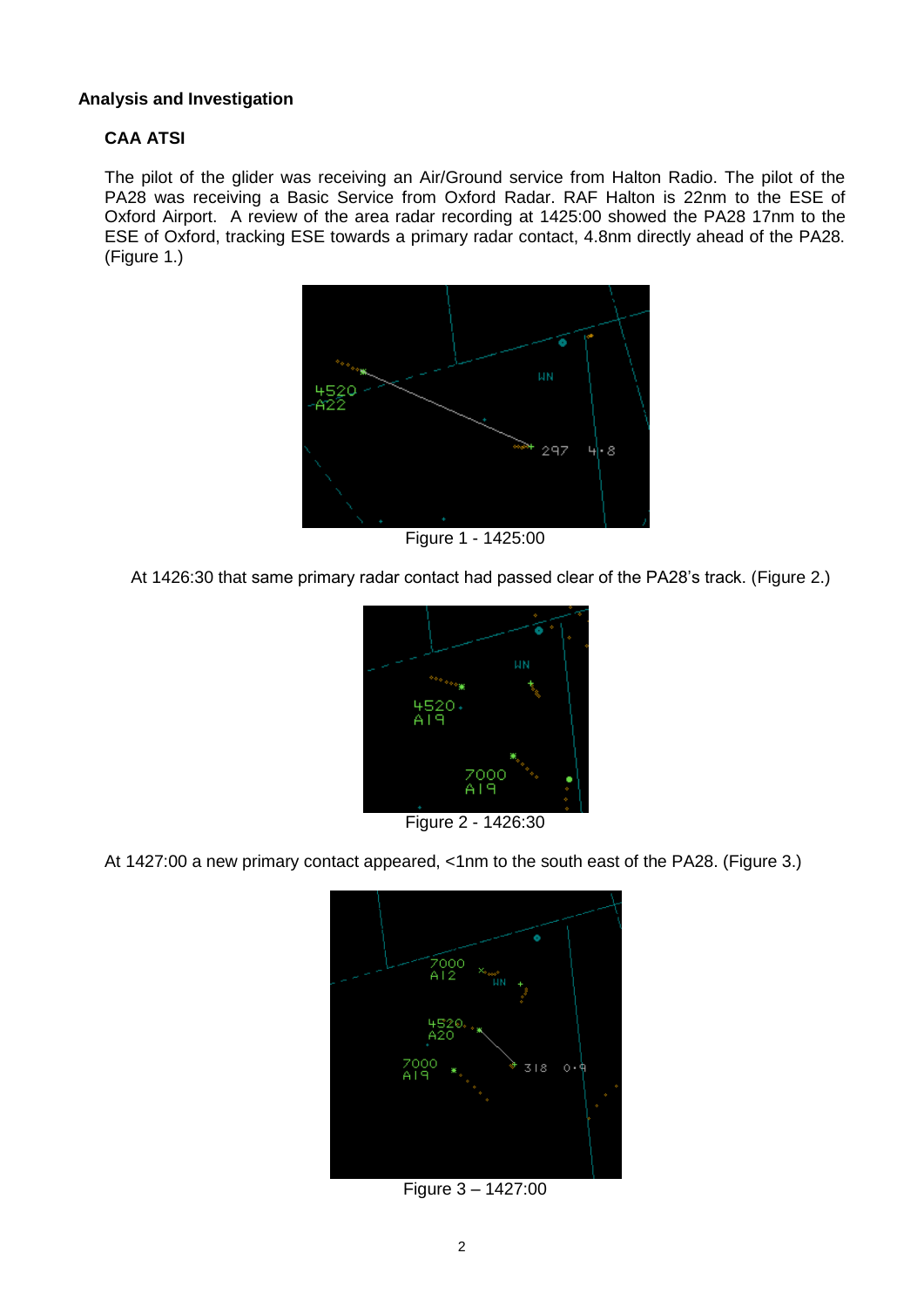At 1427:27, the distance between the PA28 and the new primary radar contact was <0.1nm, with both tracks converging. (Figure 4.)



At 1427:34 both the PA28 and the primary radar contact merged. (Figure 5.)

At 1428:16, the primary radar contact reappeared 1.1nm to the NW of the PA28. (Figure 6.)



Figure 6 - 1428:16

Based on both pilot reports, correlated with the area radar recordings, it is considered highly likely that the primary contact in Figure 3-6 was the glider which reported the Airprox.

At no time whilst the PA28 was in communication with Oxford Radar did it receive any Traffic Information on any other traffic. However, at the time of the Airprox, the Oxford Radar controller was busy taking avoiding action with an inbound aircraft being vectored for an ILS for RW19 at Oxford, he also had a training aircraft in the hold and, including the PA28, 5 aircraft receiving a Basic Service.

At the time of the Airprox the PA28 was over 24nm to the ESE of Oxford Aerodrome and, under a Basic Service, there is no requirement for the controller to monitor the flight.

## **UKAB Secretariat**

Both pilots had equal responsibility for collision avoidance and not to fly into such proximity as to create a danger of collision.<sup>1</sup> When converging, power-driven heavier-than-air aircraft shall give way to sailplanes.<sup>2</sup>

1 SERA 3205 (Proximity)

 $\overline{\phantom{a}}$ 

 $2$  SERA 3210 (Right of way)